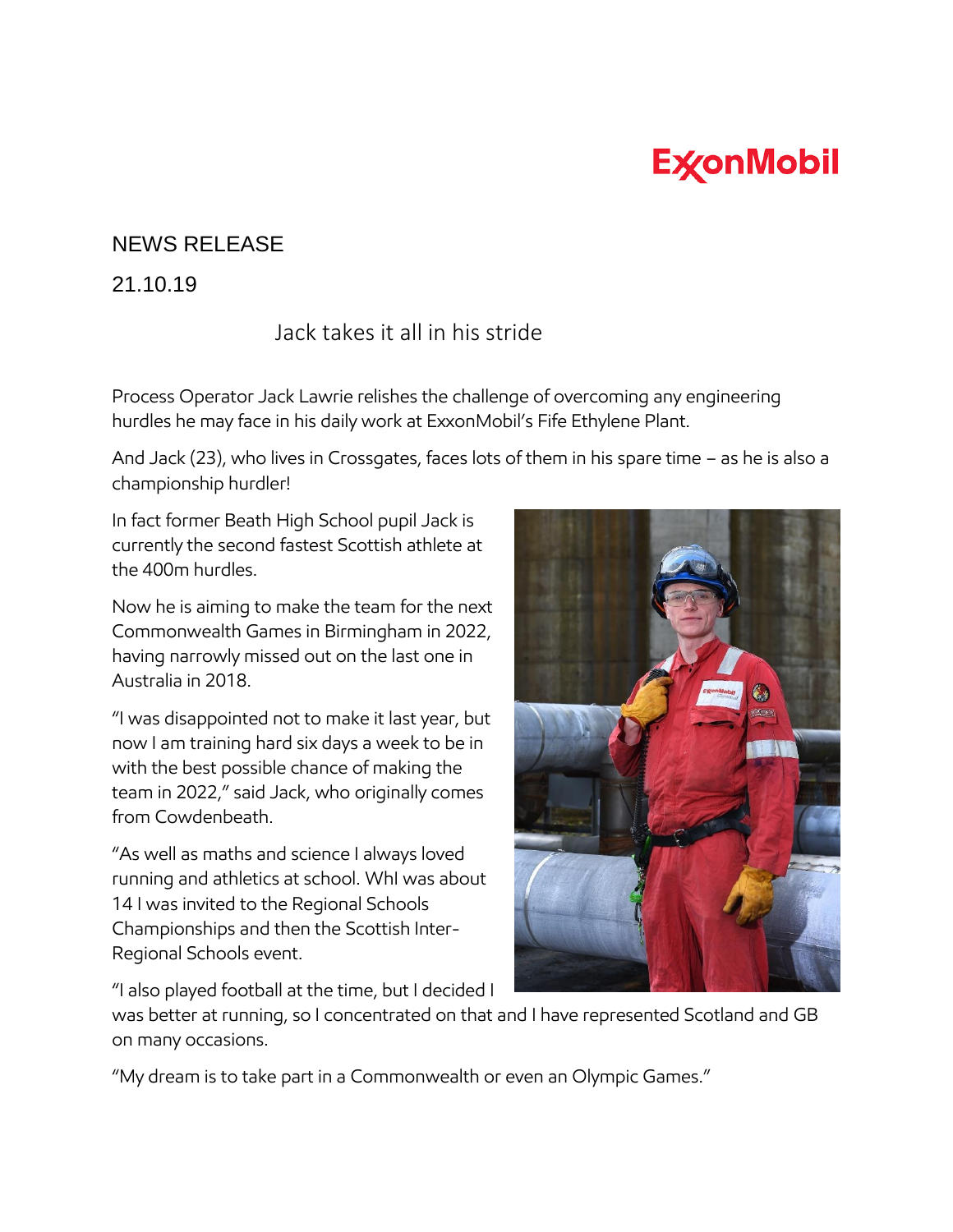Jack is a member of Pitreavie Athletics Club in Dunfermline and fits all his training around his busy full-time work schedule.

"Sometimes I will be out training first thing in the morning before I start work and others it will be late at night. It can be a hassle if I've had a busy shift but I just have to keep that end goal in sight."

And his dedication to his training is the same as he applies to his work ethic.

"I was lucky to be accepted for an apprenticeship six years ago and I've never regretted for

a minute taking that route instead of going to university," he added.

"I really enjoy working at FEP with a great team and it's our job to ensure the equipment and processes are always safe and secure.

"I will have been working here four years come January and hope I will have as much success in my job as on the athletics field."